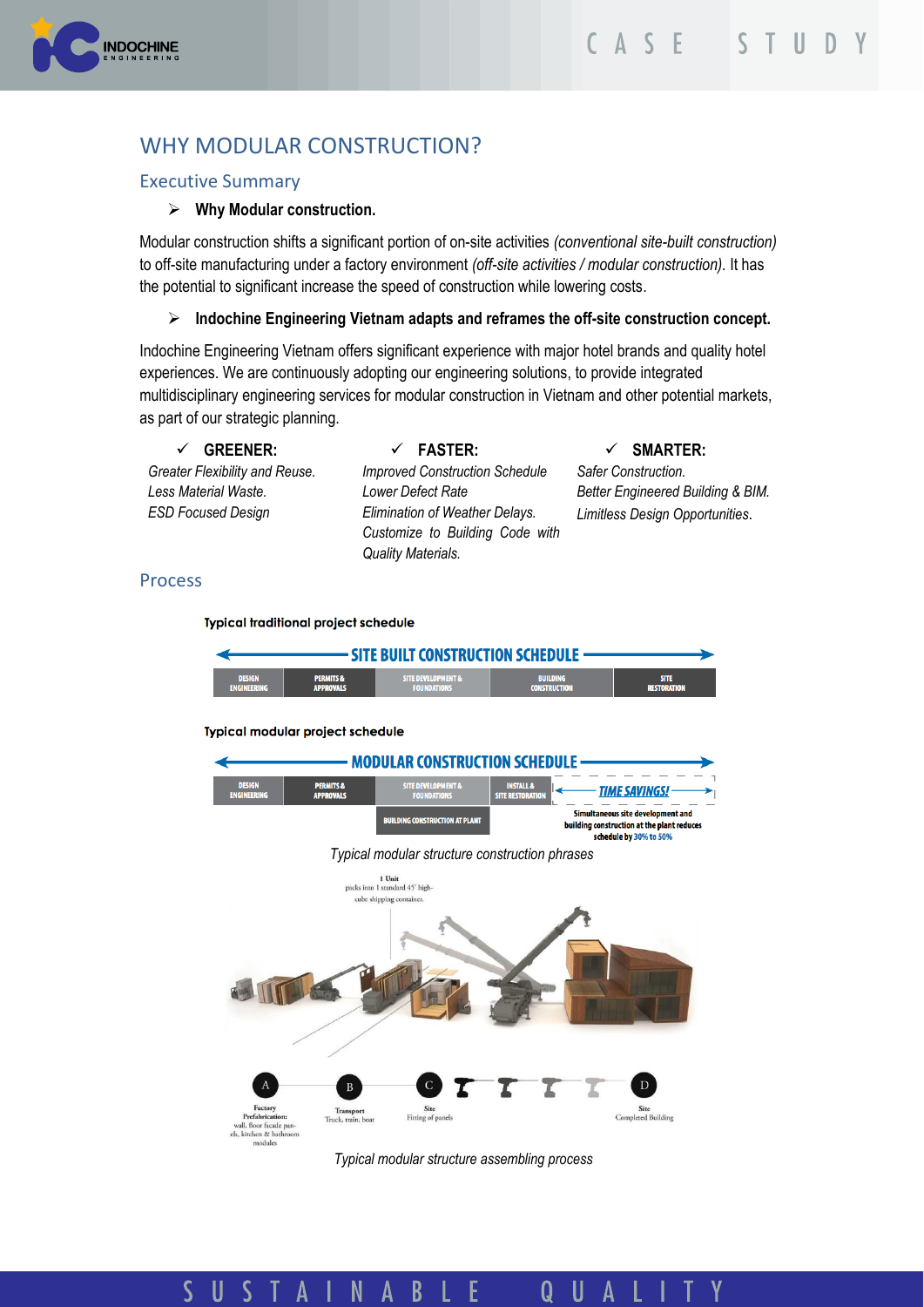

# **Discussion**

# ➢ **Latest Modular Construction Concept's Development and Separation.**

The latest Modular Construction concept design has significantly transformed and developed from prior times, with the latest concepts offering innovative, sustainable construction delivery methods, utilizing offsite, lean manufacturing techniques to prefabricate single or multi-story building solutions in deliverable module sections.

The latest Modular Construction concepts can be integrated into site-built projects or stand alone as a turn-key solution and can be delivered with MEP, furniture fixtures and interior finishes in less time, with less waste, and higher quality control compared to projects utilizing only site-built construction. Recent research has come out supporting the fact that modular construction is an efficient construction process and poised to help the construction industry grow.

## ➢ **Market survey report. (\*)**

What type of material used in fabrication and production of modular structure?



What types of modular structure are being produced?



- **Typical Modular**: 'Modular construction' is a term used to describe the use of factory-produced preengineered building units that are delivered to site and assembled as large volumetric components or as substantial elements of a building.
- **Panelized structure**: Panelized construction is a method of building certain parts of a house in a factory rather than onsite. This construction method is the natural midpoint between a standard site-built structure and a completely modular premanufactured structure.
- **Hybrid structure**: Hybrid structure is typically genuine eco-friendly and versatile solution, which uses shipping containers or containerize steel frame and other recyclable materials for construction. Hybrid structure provides an array of advantages against the conventional building for housing or office or other purposes.
- **Prefabricated Components:** typically likes balconies; atriums; stair modules and certain non-load bearing modules
- **Bathroom pods**: which have another name such as prefabricated bathroom modules, modular bathrooms, prefabricated modular bathrooms, shower cubicles. It is innovative standalone bathrooms with fine quality from factory standard, easy to maintain bathrooms, easy to install bathrooms, easy to clean bathrooms, low cost compared to the installation of a conventional tiled bathroom from scratch.

*(\*) Market survey report & feedback were referred to recent independent survey result from Concordia University, Department of Building, Civil and Environmental Engineering, in Canada conducting from Apr - Aug 2017. This result had been analyzed nearby 1,000 professionals by online questionnaire survey from different fields and countries from Canada, USA, UK, China, Australia, New Zealand, Brazil, Russia, UAE...etc.*

#### $\mathbf{A}$ N ς  $\mathsf{U}$  $S$  T A B E  $\mathsf{U}$ Q A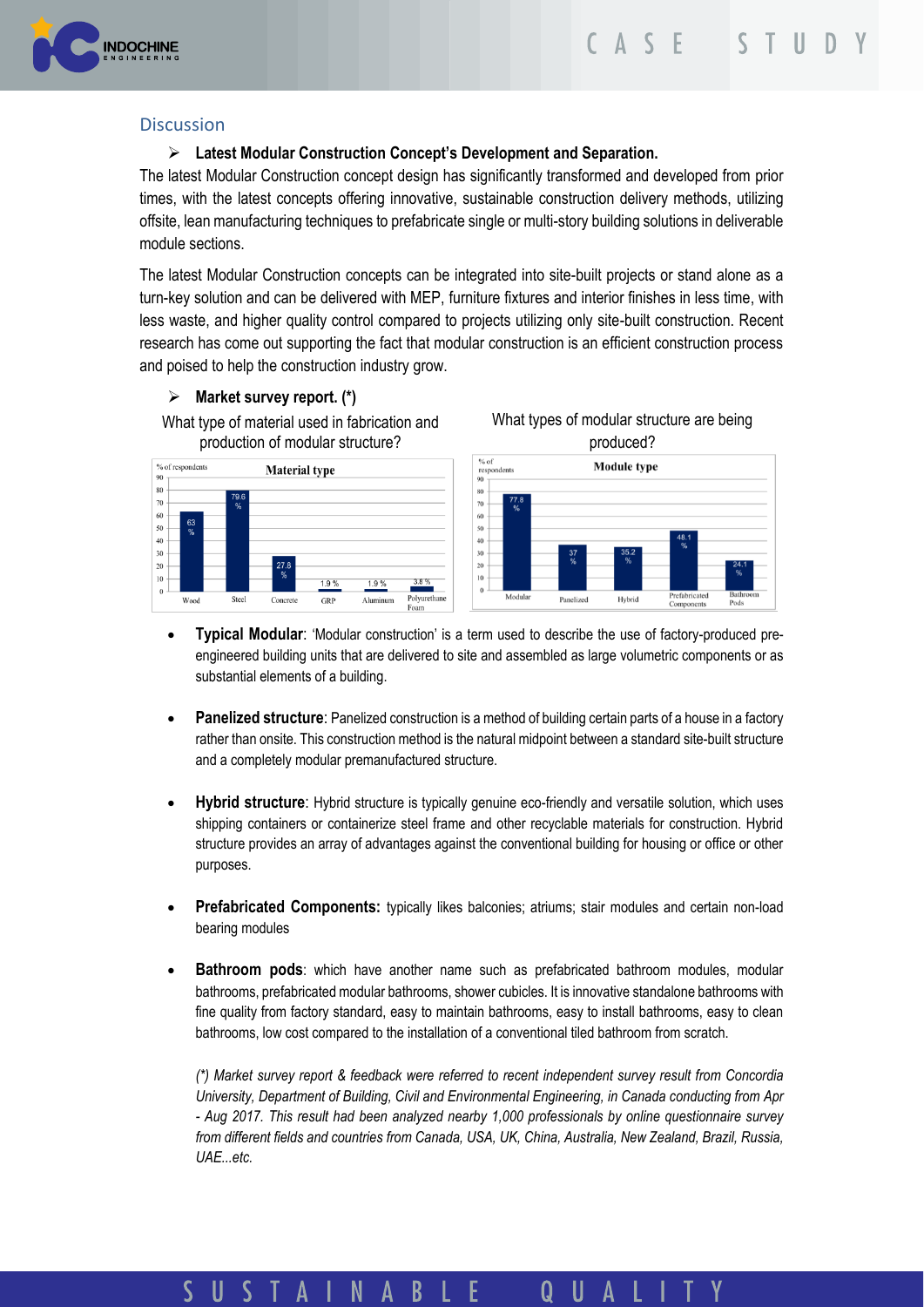

#### C A S E STUDY

**Typical Modular Typical Modular**

> Panelized structure **Panelized structure Hybrid structure Prefabricated**





 $3.919$ 











Bathroom pods **Bathroom pods**

**Components**

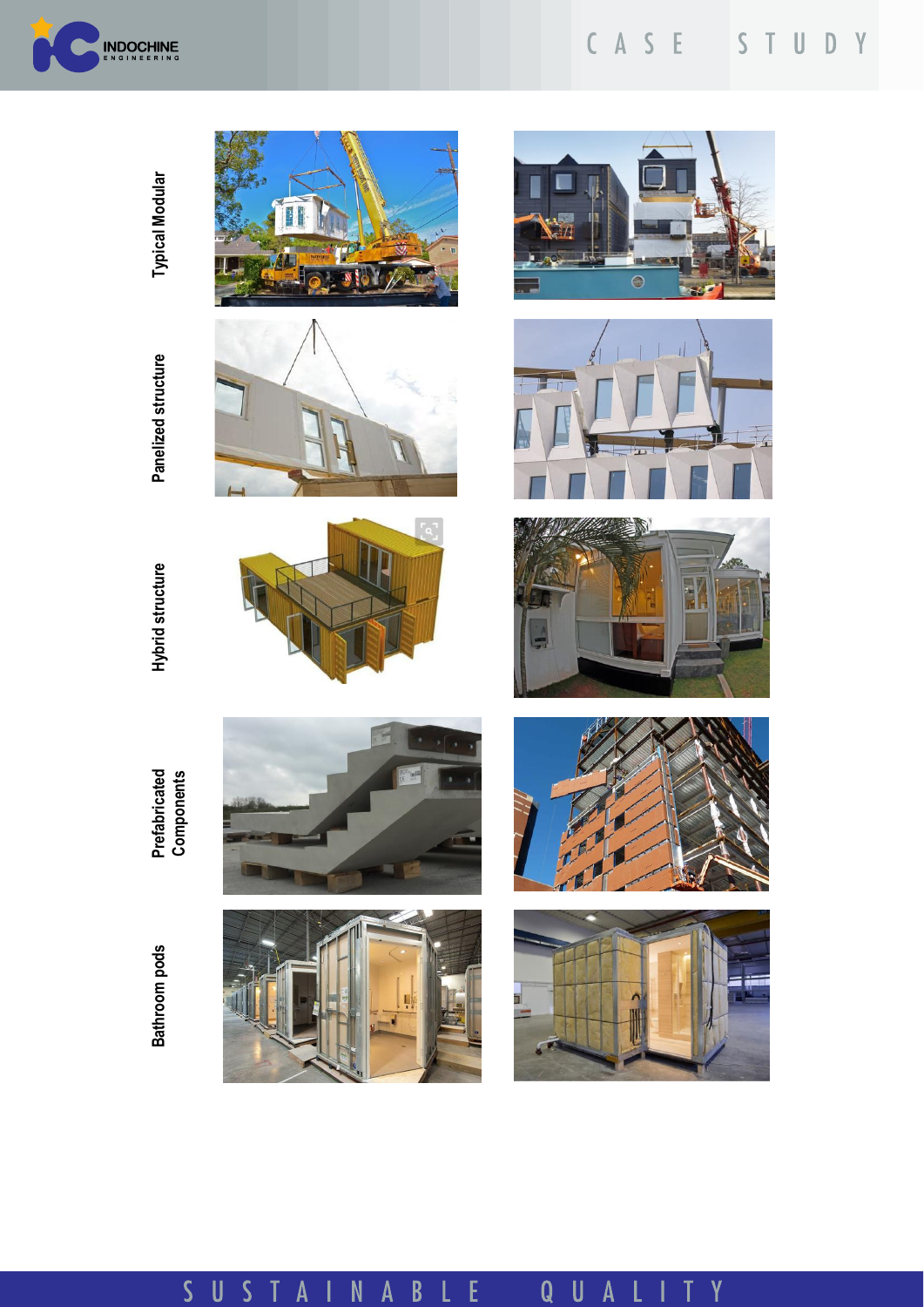

#### ➢ **Positive market feedback about Modular construction concept. (\*)**

Architect / Engineer' response: Contractor 's response:

- 1. Schedule reduction
- 2. Cost control
- 3. Quality assurance 4. Waste reduction
- 
- 5. Weather avoidance
- 
- 6. Predictable process
- 7. Labour Shortage 6. Productivity gains 7. Waste reduction
- avoidance 8. Productivity gains 8. Cost control

### ➢ **Negative market feedback about Modular construction concept. (\*)**

#### Architect / Engineer' response:

- 1. Owner perception and education
- 2. Historical issues
- 3. Limited regulatory and statutory code
- 4. Design restrictive / aesthetics limitation with cubicle shape
- 5. Transpiration limitation / logistics cost
- 6. Designer knowledge of modular construction
- 7. Limited selection of modular manufacturer.

Contractor 's response:

- 1. Owner perception and education
- 2. Transpiration limitation / logistics cost
- 3. Designer knowledge of modular
- 4. Limited regulatory and statutory code
- 5. Project budget estimation and financial funding due to limitation of knowledge of modular structure from both contractor and financing bank.
- 6. Historical issues.
- 7. Insurance issues
- 8. Modular construction not suit with for expansion or renovation work on existing traditionally-built building.

Owner's response:

8. Weather avoidance

Owner's response: 1. Schedule reduction 2. Predictable process 3. Labour Shortage

avoidance 4. Quality assurance

5. Cost control

6. Waste reduction 7. Productivity gains

- 1. Historical issues
- 2. Owner perception and knowledge about education.
- 3. Limited regulatory and statutory code
- 4. Transpiration limitation / logistics cost
- 5. Limited selection of experienced contractor and design with modular structure
- 6. Design restrictive / aesthetics limitation with cubicle shape.
- 7. Designer knowledge of modular
- 8. Modular construction not suit with for expansion or renovation work on existing traditionally-built building.

# Supporting Information

With a sophisticated R&D; design & engineering and well-organized construction processes with combination of prefabricated structures; panelized structures; bathroom units were put in together for assembling a high-rise building within a very short time.

How the 30-storey building was built in 15 days? *(Click picture)*



[H](https://www.youtube.com/watch?v=Hdpf-MQM9vY)ow the 57-storey building was built in 19 days? *(Click picture)*



#### S U  $\mathsf{S}$ E A N Α B U A Q

1. Schedule reduction 2. Quality assurance 3. Predictable process 4. Labour Shortage

avoidance

(LTI),

5. Increasing the safe working condition and reduce the lost time injury